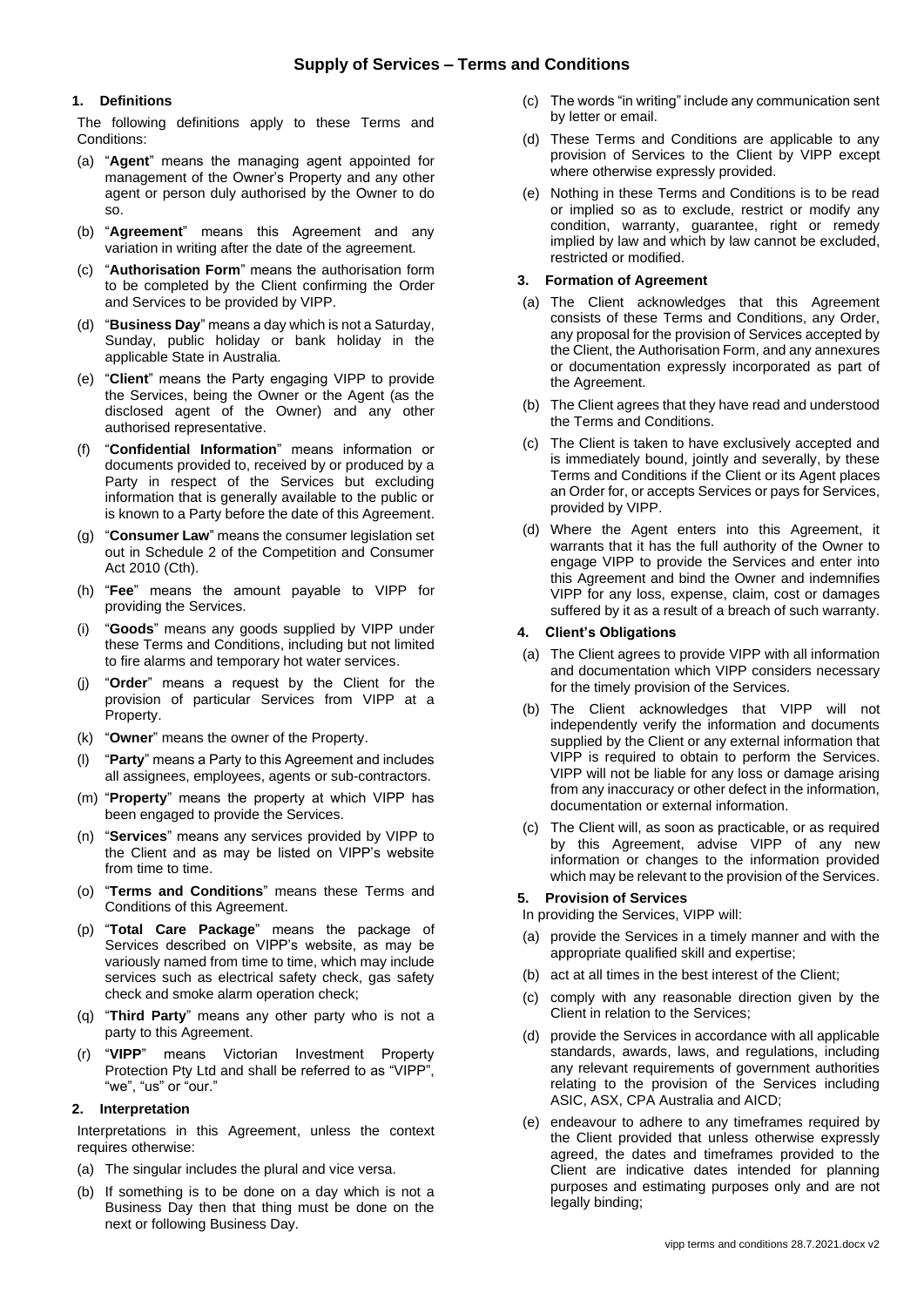however, VIPP will not be liable for any failure or delay in performing the Services if that failure arises from anything beyond VIPP's reasonable control or the failure of the Client to comply with these Terms and Conditions.

## <span id="page-1-0"></span>**6. Services**

- (a) The Client warrants and acknowledges that:
	- it will secure from any Third Party the necessary authority to enter and perform the Services at the Property on behalf of VIPP;
	- (ii) it does not engage VIPP on an ongoing annual or bi-annual or other repeated basis and the Services to be provided are in respect of the particular Service and for the Property detailed in the Order, quote and / or otherwise confirmed in writing with the Client; and
	- (iii) it is the Client's responsibility to engage VIPP for future or repeat Services and that VIPP accepts no responsibility for any future or repeat Services for which the Client has not to engaged VIPP.
- <span id="page-1-1"></span>(b) The Client acknowledges that upon engaging the Services of VIPP by completing the required Authorisation Form, the Client opts into receiving reminders ("**Reminders**") from VIPP that relevant inspections and Services are due ("**Opt In**").
- (c) The Client acknowledges that, if they engage VIPP's Services for multiple properties, the Client Opts In for each individual Property upon completion of the Authorisation Form in relation to that Property and submission of the relevant Order.
- <span id="page-1-2"></span>(d) If the Client Opts In for Reminders in accordance with clause [6](#page-1-0)[\(b\)](#page-1-1) they may opt out at any stage by providing VIPP with written notice, specifying the relevant Property, at the following email address: info @vipproterctions.com.au, or by selecting the "Opt Out" button in the reminder email ("**Opt Out**").
- (e) The Client acknowledges and agrees that if it chooses to Opt Out of the Reminders in accordance with claus[e 6](#page-1-0)[\(d\),](#page-1-2) that Opt Out will only apply to the Property that that Reminder is provided for. If the Client wishes to Opt Out of Reminders for multiple Properties, they must follow the process set out in claus[e 6](#page-1-0)[\(d\)](#page-1-2) for each individual Property.
- (f) For the avoidance of doubt, any Reminders sent by VIPP do not constitute an Order, contract or quote for Services by VIPP and the Client must engage VIPP by submitting a written Order for each Property in accordance with these Terms and Conditions.
- (g) The Owner authorises their Agent to Opt In and Opt Out of receiving Reminders on the Client's behalf and if the Agent Opts In and Opts Out of receiving Reminders it warrants that it does so with the authority of the Owner.

# <span id="page-1-3"></span>**7. Fees and Payment**

- <span id="page-1-4"></span>(a) In order to engage VIPP and to place an Order for VIPP's Services, the Customer is required to complete and submit an Authorisation Form to the following address: info @vipproterctions.com.au or if available, completing the Authorisation Form on VIPP's website.
- (b) Notwithstanding clause [7](#page-1-3)[\(a\),](#page-1-4) VIPP may, if it deems necessary in its sole discretion, give the Client a quote which will specify:
	- (i) an estimate of VIPP's Fees for the provision of the Services; and
- (ii) an estimation of the anticipated period for the provision of the Services.
- (c) These Fees may be reviewed from time to time and may change. For example, if the scope of the Services is extended or additional information is provided. VIPP will notify the Client in writing of any change as soon as practicable after the change occurs.
- (d) The Client is required to pay the Fee without any deductions, discount or debt within fourteen (14) days from receiving an invoice(s) and in the manner stated in these Terms and Conditions. Any alternative agreements must be agreed by the Client and VIPP before being agreed to.
- (e) The Client will be required to pay any additional costs or Fees incurred by VIPP as a result of:
	- a delay by the Client in performing an obligation under this Agreement;
	- (ii) a failure to provide accurate information; or
	- (iii) additional work or Services required to be performed at the request of the Client or recommendation of VIPP and accepted by the Client.
- (f) If the Client fails to pay the Fees within the time referred to in clause 7(d):
	- VIPP may suspend the provision of the Services until payment is received; and
	- (ii) interest of two percent (2%) per annum more than the rate from time to time fixed by the *Penalty* Interest *Rates Act 1983* (Vic) is payable on the amount outstanding from the due date until the date of payment if requested by VIPP.

# **8. Community Donation Schemes**

- (a) The Client acknowledges that VIPP may, from time to time and in its absolute discretion, provide support to community organisations, including but not limited to financial donations from a portion of Fees paid by the Client to community organisations ("**Community Donation Schemes**").
- (b) The Client acknowledges that any Community Donation Schemes are applied to Total Care Packages only.
- (c) The Client acknowledges that the Community Donation Schemes provided by VIPP are agreed upon with Agents on an individual basis and do not form part of these Terms and Conditions.

## **9. Documents**

- 10. All documents and ideas obtained and produced for the provision of the Services other than original documents provided by the Client and including all electronic documents and files, are the property of VIPP and constitutes confidential information.
- 11. VIPP retains the right to make a reasonable number of copies of any documentation for their records or to enable the provision of Services.
- 12. At the end of the engagement VIPP are permitted to retain the Client's file and documents for the minimum period stipulated by any relevant legislation as amended from time to time. At the end of the minimum period stipulated by legislation, the file and documents may be destroyed.
- 13. Should the Client become aware that any document relating to the engagement is, or is reasonably likely to be, required as evidence in a legal proceeding, the Client must immediately advise VIPP at which time the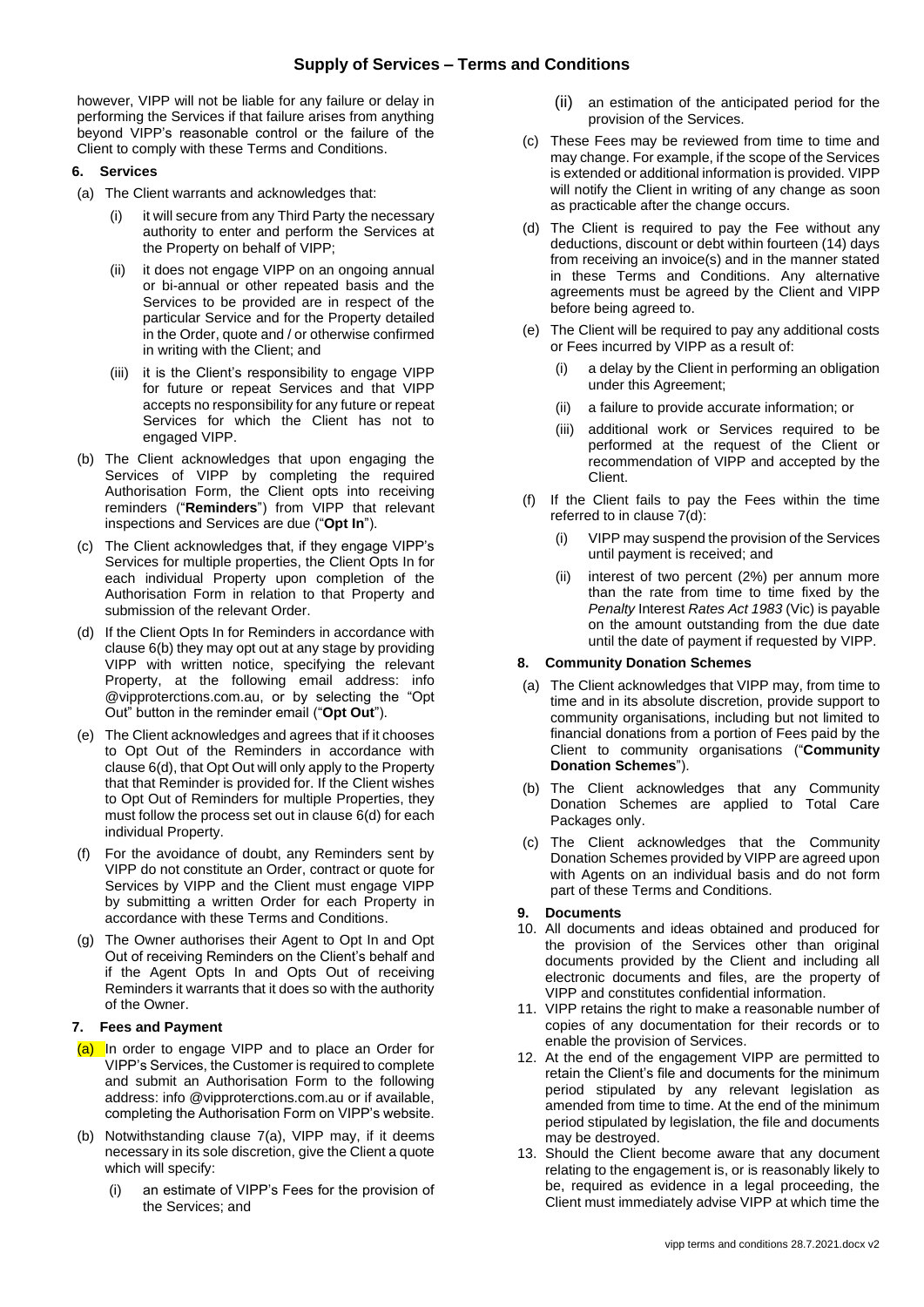documents will be returned to the Client for safekeeping.

# **14. GST**

VIPP's Fees are exclusive of GST, unless stated otherwise. Any applicable GST will be added to the fee in a tax invoice and will be paid by the Client.

### **15. Data Protection and Electronic Communication**

- (a) The parties will ensure that the appropriate back-up, security and virus checking procedures are in place for any data or information provided to or received from the other party electronically.
- (b) VIPP will also follow all appropriate virus-checking procedures if it makes use of the facilities made available by the Client.
- (c) VIPP will not be liable for any loss, corruption, delay or loss of confidentiality arising from any data or information transmitted electronically if it has followed appropriate virus checking procedures.
- (d) If the Client allows a Third Party to use any data in the provision of the Services, the Client acknowledges that VIPP may allow the Third Party to access the data as required. VIPP shall not be responsible for any disclosure, modification or deletion of the Client's data as a result of access by a Third Party.
- (e) The Client will indemnify and release VIPP from all claims arising as a result of use of email and electronic communications with the Client or Third Party or in the course of carrying out the Services.

## **16. Confidentiality**

The Parties, and any employees, agents or subcontractors of the Parties, must not disclose Confidential Information belonging to the other Party without the other's prior written consent unless the disclosure is to:

- (a) a Third Party in relation to the provision of the Services;
- (b) the insurers or legal advisors of a Party;
- (c) required by law or a regulatory authority.

This clause shall survive termination of the Agreement.

# **17. Privacy**

- (a) The Client acknowledges that VIPP are required and permitted to collect Personal information from the Client in order to provide the Services.
- (b) VIPP will comply with the legal requirements of the *Privacy Act 1988* (Cth), including Australian Privacy Principles and its Privacy Policy which may be inspected on our website.

### **18. Termination**

- (a) Either Party may terminate the Agreement immediately by written notice to the other Party if the other Party assigns any of its property for the benefit of its creditors, enters into or threatens to enter into bankruptcy, receivership, voluntary administration, liquidation or any other type of insolvency regime or if the other {arty substantially ceases its involvement in performing the Services.
- (b) Notwithstanding any other provision of this Agreement, VIPP may immediately suspend or terminate the provision of Services if:
	- (i) any invoice issued by VIPP to the Client remains unpaid;
	- (ii) the Client breaches this Agreement;
- (iii) the Client fails to provide VIPP with all information necessary to effectively provide the Services;
- (iv) VIPP is unable to access the Property for any reason whatsoever;
- (v) VIPP determines, in its sole discretion, that performing the Services at the Property is unsafe;
- (vi) the Client has failed to take VIPP's professional advice and recommendations on provision of the Services to undertake further works, repairs or replacement to any plant or equipment at the Property.
- (c) The Client may terminate the Agreement upon 14 days prior notice to VIPP.
- (d) From the date of termination of the Agreement, the Client shall be required to make all payments which are due under the Agreement prior to the date of termination.
- (e) Termination under this clause will be without prejudice to any other rights or remedies to which either Party may be entitled.

## **19. Client warranties**

The Client warrants that:

- (a) all information supplied to VIPP in connection with these Terms and Conditions, whether supplied by the Owner or their Agent, is true and correct;
- (b) it is authorised to enter into this Agreement;
- (c) on entering this Agreement and engaging the Services of VIPP, the Client has not relied upon any representation or statement made by VIPP or any of VIPP's representatives;

and indemnifies and indemnifies VIPP for any loss, expense, claim, cost or damages suffered by it as a result of a breach of such warranty**.**

### **20. Limitation of Liability and Indemnity**

- (a) The parties acknowledge that, under applicable State and Commonwealth law, certain conditions and warranties may be implied in these Terms and Conditions and there are rights and remedies conferred on the Client in relation to the provision of the Services which cannot be excluded, restricted or modified by the Agreement ("**Non-excludable Rights**").
- (b) To the extent permitted by law, VIPP, its employees and any agents or contractors will not be liable for and the Client will indemnify and hold harmless against any claims, actions, expenses (including all reasonable legal expenses), loss or damages of a Third Party resulting from or arising out of the provision of the Services or the use of information provided by the Client.
- (c) To the extent permitted by law, VIPP, its employees and any agents or contractors will not be liable for and the Client will indemnify and hold harmless against any claims, actions, expenses (including all reasonable legal expenses), loss or damages resulting from or arising out of:
	- (i) interference with VIPP's Services for which it is not responsible;
	- (ii) any breach of the warranties provided by the Client under this Agreement;
	- (iii) damage or loss caused by unusual or nonrecommended use of its Services;